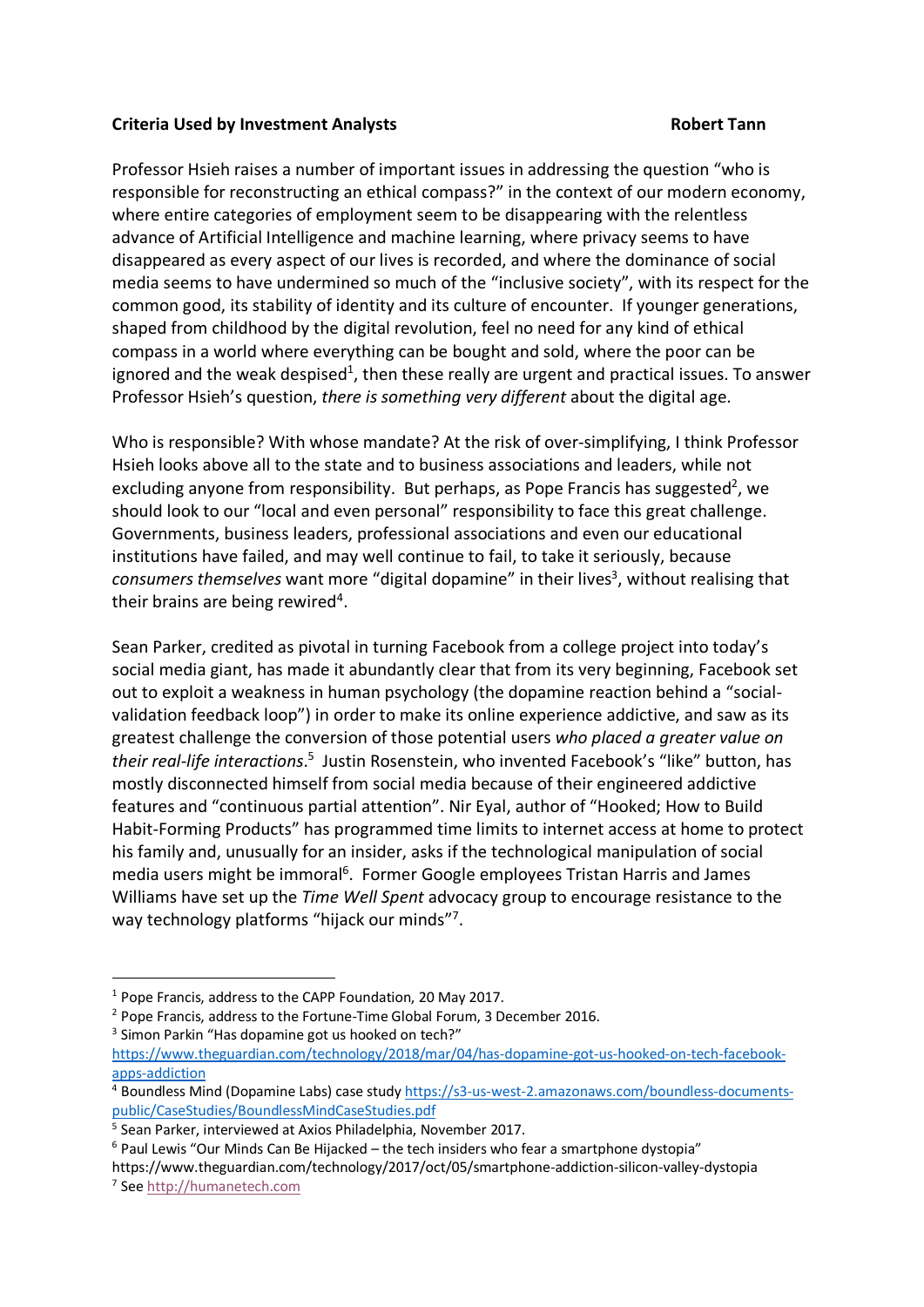Professor Hsieh cites the example of business schools as an interesting case. He describes two opposing views of the responsibilities of business schools: that they should teach knowledge and techniques, and so be neutral with regard to ethics, or that they are like law schools or medical schools, training professionals who must abide by a code of ethics, and so cannot be neutral. He does not take sides here. There are similarities with the work of the investment analyst, who is expected to keep to the business and financial aspects of an investment proposal, but for whom "the very absence of a reference to ethics is a kind of message itself". Many cases of conflict come to mind, for example the valuation of investment opportunities in ethically controversial industries such as tobacco, drinks, mining, arms manufacturing, or pharmaceuticals - or for that matter, financing financial entities linked to repressive regimes.

In regulated financial markets, there is for investment analysts an easy answer to the question "who is responsible?" for an ethical compass, reconstructed or otherwise. Governments and central banks police the activities of banks and investment managers, providing guidelines, standards of practice and handbooks for market participants, with sanctions and potentially severe penalties for unethical behaviour. In addition, investment analysts often follow self-imposed ethical guidelines, for example the CFA Code of Ethics and Standard of Practice Handbook<sup>8</sup>. While commendable in its generality, the CFA Code of Ethics is perhaps not the clearest guide for those seeking an ethical compass, as it requires that investment analysts "act with integrity, competence, diligence, respect and in an ethical manner"<sup>9</sup>. There is no mention in the Code or the Handbook of the issues raised by Pope Francis, or indeed of many of the concerns of the Christian Social Doctrine. There is very little guidance as to how to frame an investment valuation in the context of an ethically controversial proposal. It turns out that the regulators do not take sides on most ethical issues, and their regulations often "do not bite" in areas of ethical concern.

Once considered influential and - inasmuch as they helped create transparency and liquidity in financial markets - useful, investment analysts (as opposed to credit analysts) are now a dying breed. Gone are the days (it was the 1960s) when investment analysts like George Soros would make lonely research visits to understand European insurers, and I doubt we will see again the likes of Warren Buffett: he is surely the finest ever investment analyst (even though he never published any of his research), he is by any measure the most successful individual investor, and he is an exemplary benefactor<sup>10</sup>. Conditions are not promising for the many analysts who have to comment on quarterly company results as well as understanding longer term industry dynamics. This is thanks to the trend towards passive investing, to the spread of algorithmic trading, and to new regulations (such as MIFID II in Europe) which secure competitive benefits for the biggest banks and fund managers, who can offer customers "zero-cost" expertise. Like the investigative journalists who are being squeezed out of their industry by the shrinking demand for printed newspapers (and by the shrinking attention span of their online readers), many investment analysts are facing job cuts, while fund managers and banks prefer to hire trading software programmers.

<sup>&</sup>lt;sup>8</sup> CFA Institute, Standards of Practice Handbook https://www.cfapubs.org/doi/pdf/10.2469/ccb.v2014.n4.1 <sup>9</sup> CFA Institute, Code of Ethics and Standards of Professional Conduct https://www.cfapubs.org/doi/pdf/10.2469/ccb.v2014.n6.1

<sup>&</sup>lt;sup>10</sup> Warren Buffett, who has donated more than \$46 billion to charitable causes since 2000, explains his thinking at https://givingpledge.org/Pledger.aspx?id=177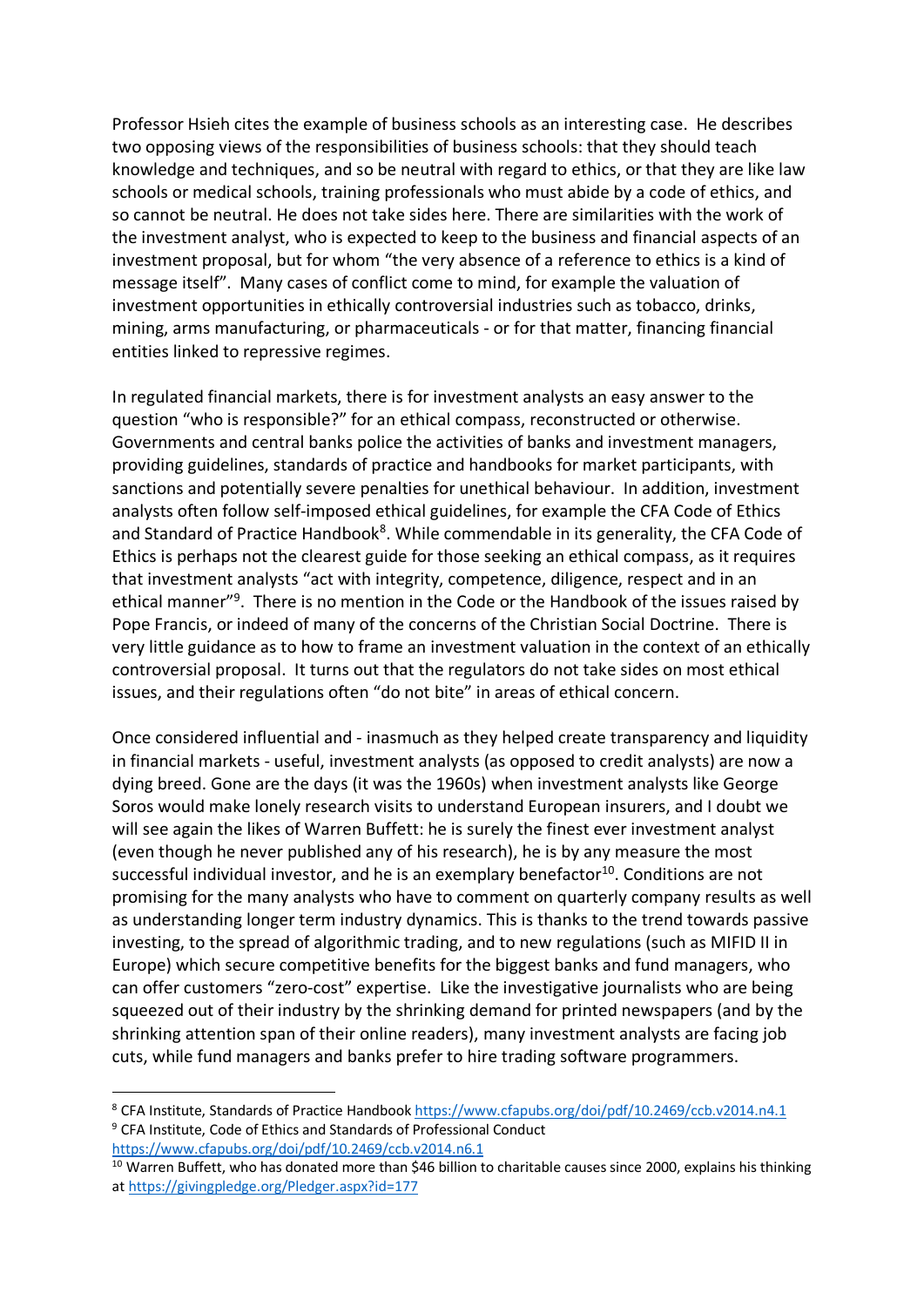It is a sign of the limitless advance of the digital revolution that those same fund managers and banks are now about to face the indignity of having to compete with Amazon for customers, following the recent entry of Alibaba and Tencent into the world of money management $11$ .

Investment analysts are always encouraged to look to the longer-term prospects of an industry or company in making their recommendations. This makes sense, as the further into the future a well-reasoned outlook can be constructed, (hopefully beyond the current economic cycle) the more such an analysis is helpful to investors starved of reliable facts. If we should each be making a contribution to the reconstruction of an ethical compass by looking to our "local and even personal" responsibility, perhaps a few longer-term comments on the problems created by the advance of AI, the disappearance of privacy, and the dominance of social media, adopting some of the criteria used by investment analysts like me, might help.

After all, Warren Buffett's investment opportunities were always hidden in plain sight and available to competitors. There might be opportunities to reconsider our concepts of economic rationality, to incentivise the pursuit of the common good and solidarity, to promote an inclusive economy and to refine specific ethical criteria for present-day dilemmas, which are similarly hiding in plain sight.

## *Some criteria used by investment analysts:*

*What is the model? Is it scalable? Are there durable advantages? Do people make a difference? What is the effect of changing financial conditions? What are the specific risks and limits to continued success?*

Today, the biggest corporate beneficiaries of the digital revolution have given a new meaning to the concept of scalability. While individuals like Steve Jobs, Sergey Brin, Larry Page, Jeff Bezos and Mark Zuckerberg are seen as visionaries, and many would say geniuses, I would humbly argue that the most important reason why Apple has a market capitalisation today of \$897 billion, Google (Alphabet) \$761 billion, Amazon \$738 billion, and Facebook \$524 billion is that they each enjoy a degree of monopolistic power in their core activities, and investors believe that their market position will only strengthen and consolidate in future years. Monopolies are often viewed as morally repugnant. Governments typically regulate their activities and their profit margins. I cannot imagine the future will be any different for these companies, looking further ahead than the short term. As public pressure increasingly forces governments to break up these modern-day "trusts" it seems to me that there must be a golden opportunity here to introduce meaningful protections against the psychological manipulation of users' wants and desires, as well as effective protections against some of the more extreme abuses of data privacy. Social media platforms are guilty of using techniques which effectively rewire users' brains and change their decision processes *because they can*, and governments must fight back, even if consumers say they have no problem with the adverse consequences, or with their loss of privacy.

<sup>&</sup>lt;sup>11</sup> Gerald Hwang "How Amazon Can Blow Up Asset Management" https://jirisancapital.com/amazon-can-blowup-asset-management/